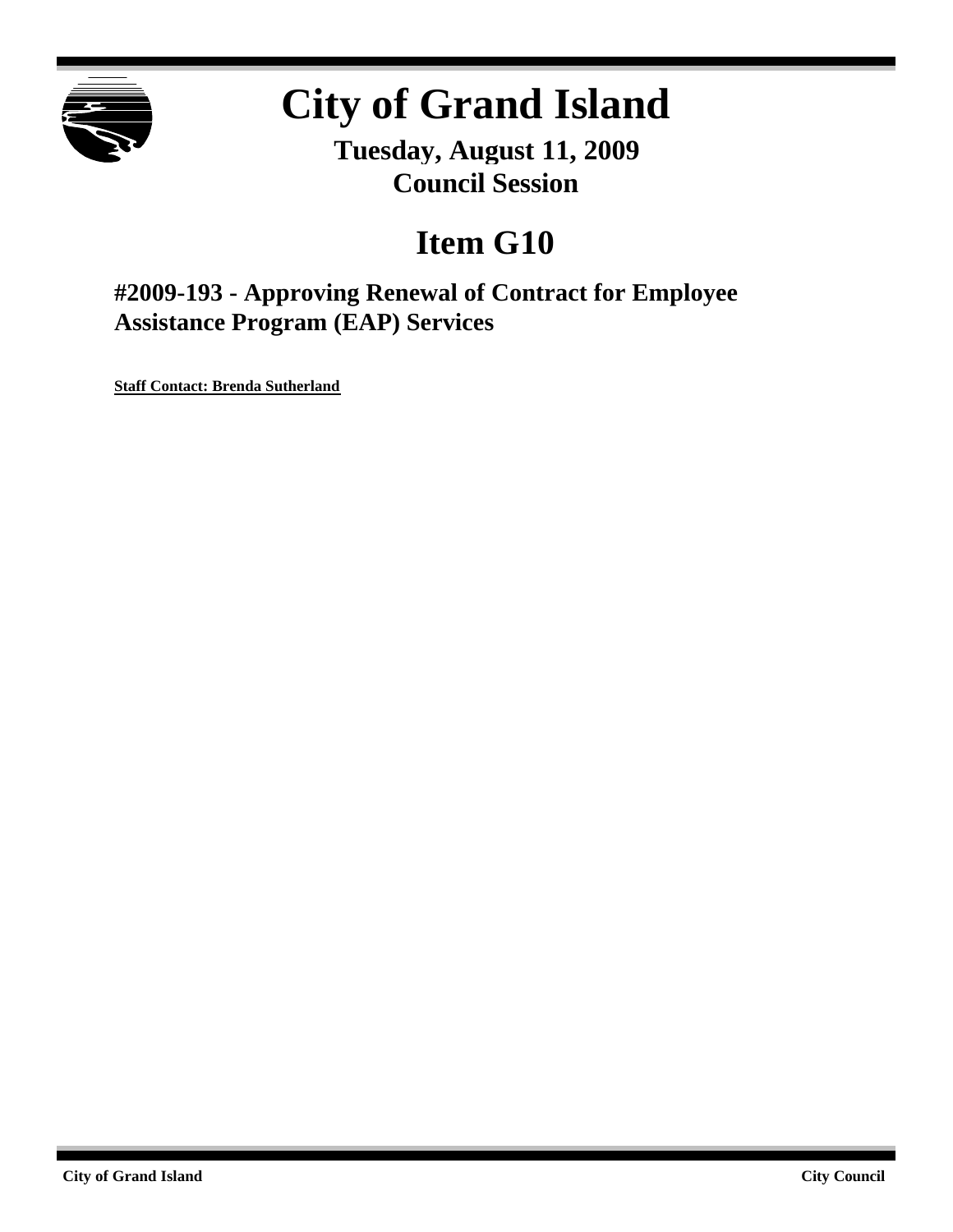## **Council Agenda Memo**

| From:           | Brenda Sutherland, Human Resources Director |  |  |
|-----------------|---------------------------------------------|--|--|
| <b>Meeting:</b> | August 11, 2009                             |  |  |
| Subject:        | <b>EAP Contract</b>                         |  |  |
| Item $\#$ 's:   | $G-10$                                      |  |  |
| $Presenter(s):$ | Brenda Sutherland, Human Resources Director |  |  |

#### **Background**

The City of Grand Island has provided its employees with an Employee Assistance Program (EAP) benefit for the past twelve years. This benefit is designed to provide employees with mental health or substance abuse counseling by qualified mental health professionals. The services provided assist employees with matters of a personal nature. The City has also benefited from management training and in-house employee training on various issues dealing with things like sexual harassment, parenting, stress management, budgeting, etc. The City currently has a contract with Family Resources of Greater Nebraska that will expire this fiscal year.

#### **Discussion**

The City and its employees have enjoyed a professional relationship with Family Resources over the past few years. The contract extension submitted by Family Resources provides the best overall package to meet the needs of both the City and its employees. The contract will be extended with no changes in price or benefits.

By extending this contract for one more year, it allows the City to stagger the contract dates of its various benefits allowing more time to better analyze benefit options and costs.

#### **Alternatives**

It appears that the Council has the following alternatives concerning the issue at hand. The Council may:

1. Move to approve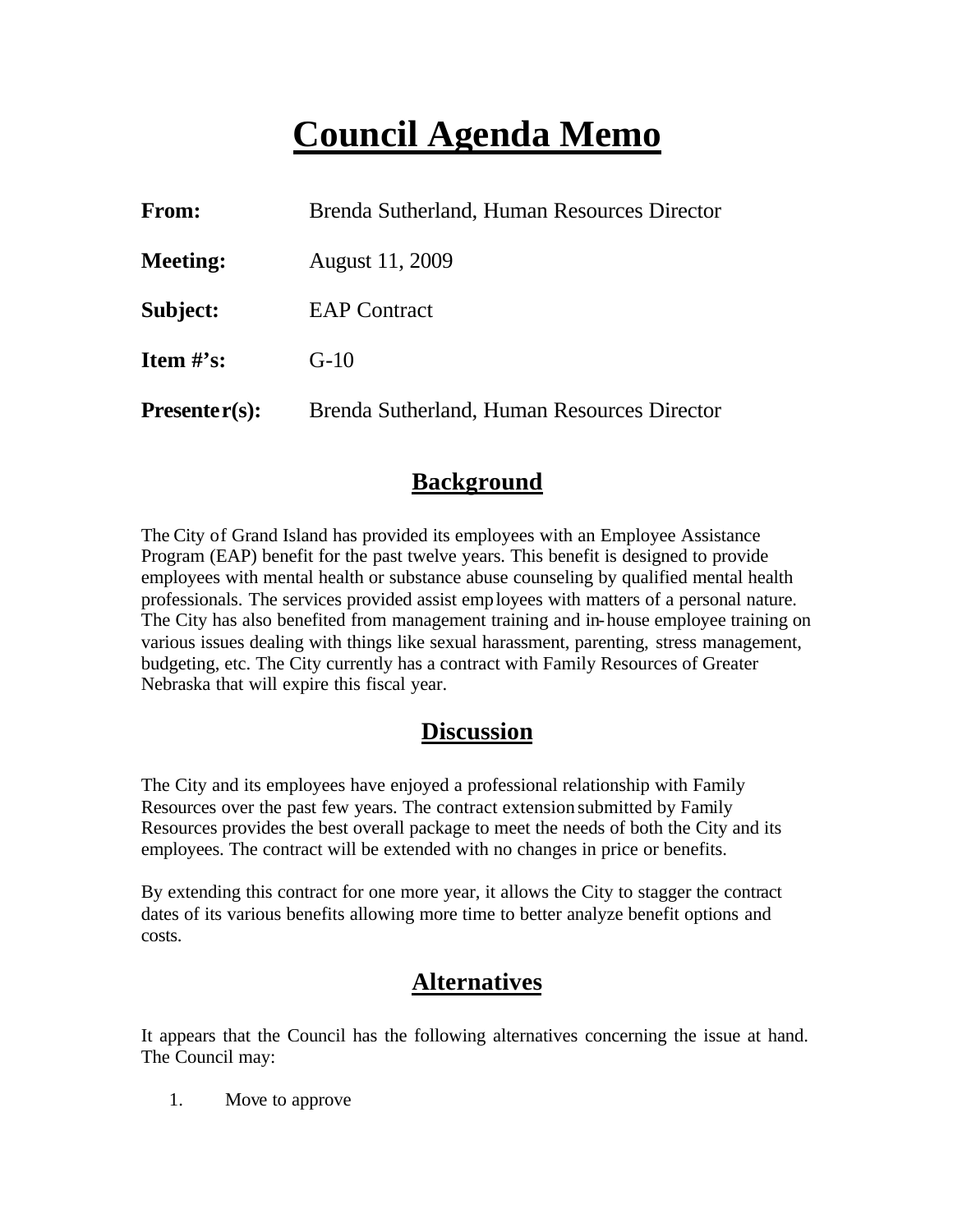- 2. Refer the issue to a Committee
- 3. Postpone the issue to future date
- 4. Take no action on the issue

### **Recommendation**

City Administration recommends that the Council approve the one year contract extension for EAP services with Family Resources of Greater Nebraska.

### **Sample Motion**

Move to approve a one year contract extension with for EAP services with Family Resources of Greater Nebraska.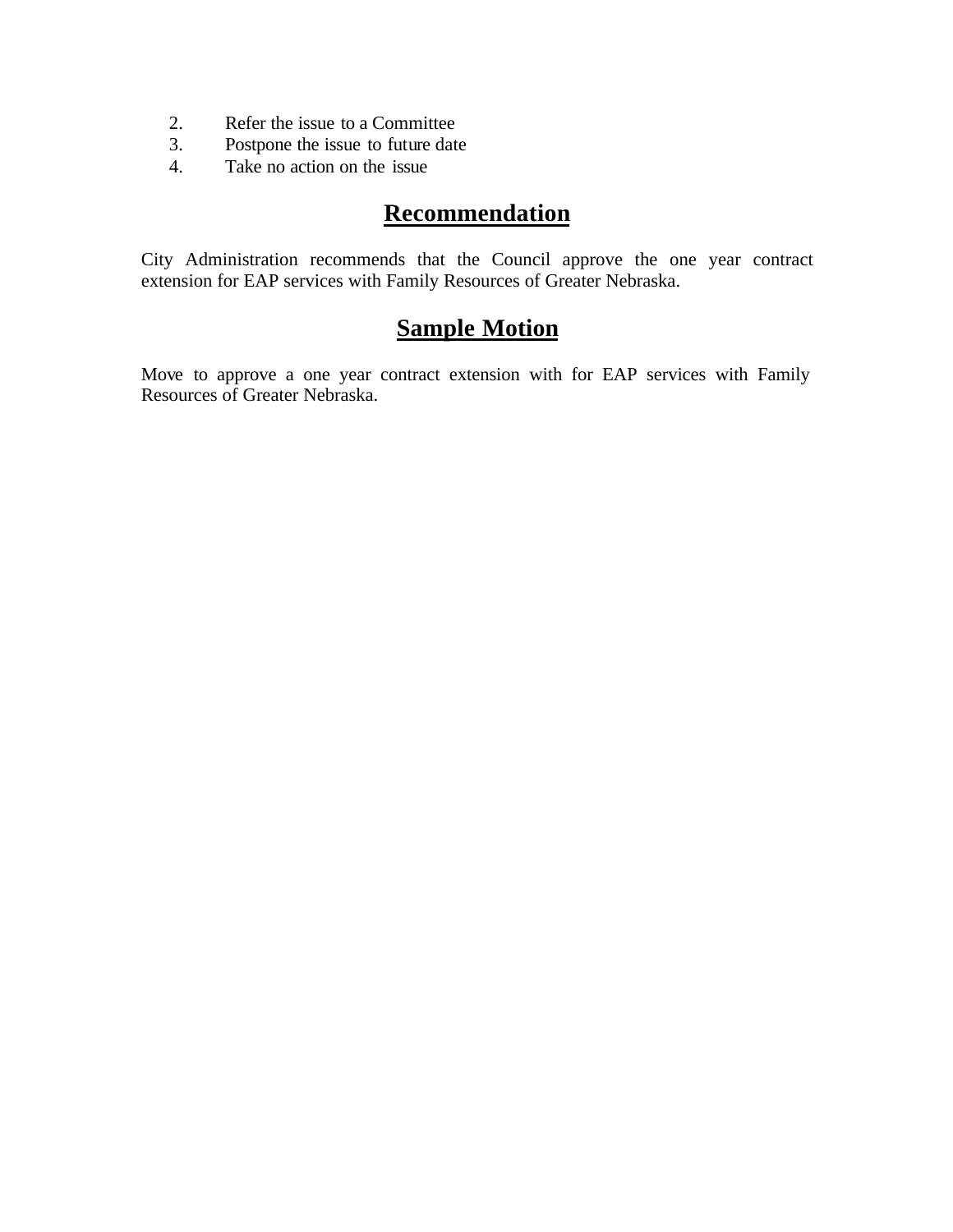#### **FAMILY RESOURCES OF GREATER NEBRASKA PC**

July 21, 2009

As requested by the Office of Human Resources for the City of Grand Island, EAP services are being renewed for one year, as outlined on page 3 of the current EAP contract. Services will remain consistent with those listed in the current contract and the cost will remain at the same yearly rate of \$14,475.00, billed on a quarterly basis.

The contract will renew on October 1, 2009 and conclude on September 30, 2010.

In Witness Thereof, the parties have executed this one year renewal agreement on:  $, 2009.$ 

**City of Grand Island** 

Mayor

Attest:

City Clerk

**Resolution #:** 

**Family Resources of Greater Nebraska PC** 

Deceson Emeritors

President

Approved as to Form: Der M. Short St

City Attorney

3532 West Capital Avenue P.O. Box 5858 Grand Island, NE 68802-5858 Phone: 308 381-7487 Fax: 308 381-2712 Email: judy@family-resources.net

.<br>In 1970, the Williams and the Company and Company